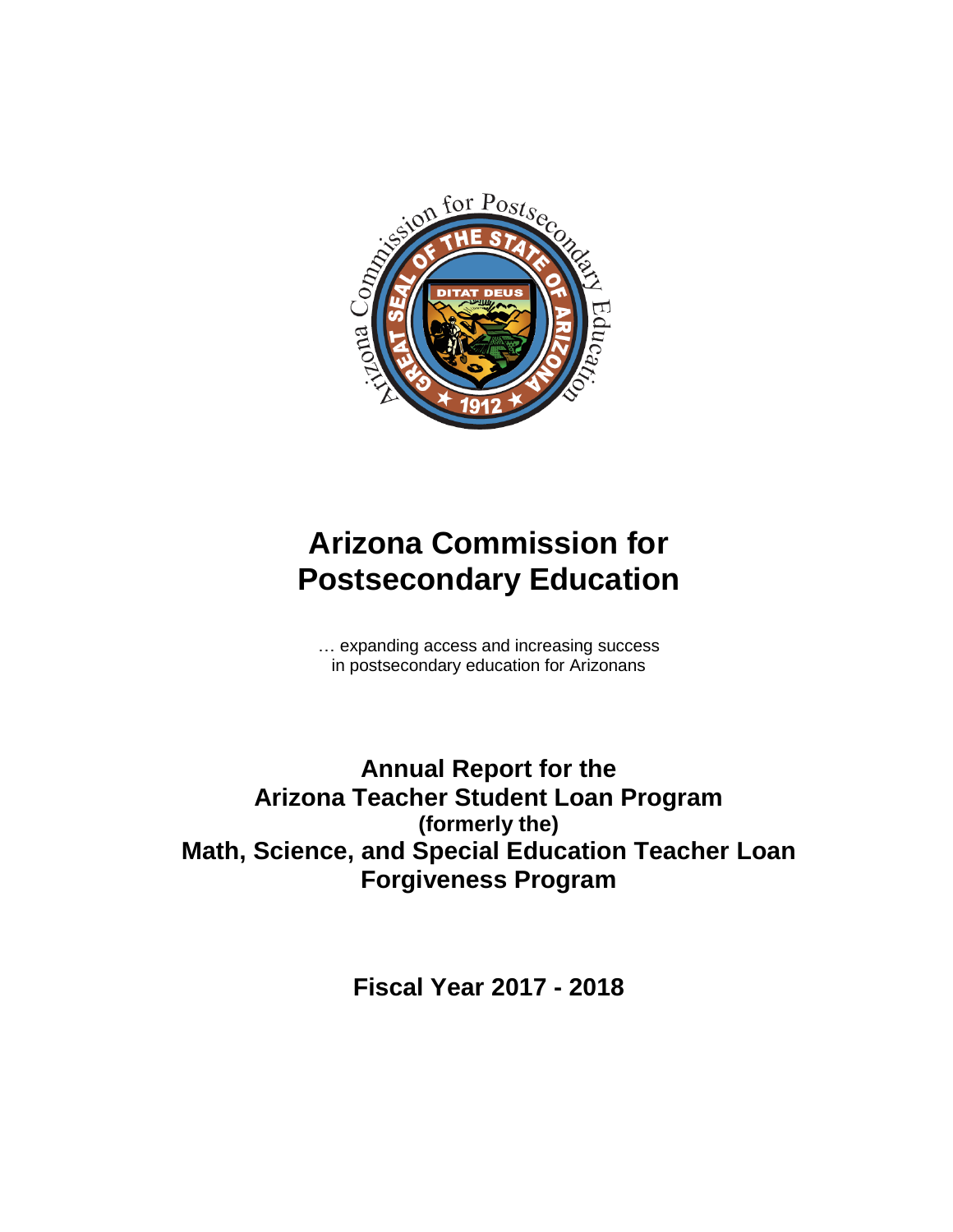## **Arizona Commission for Postsecondary Education**



2020 North Central, Suite 650 Phoenix, Arizona 85004 Tel: (602) 258-2435 | Fax: (602) 258-2483 Email[: acpe@azhighered.gov](mailto:acpe@azhighered.gov) | Website: [https://highered.az.gov](https://highered.az.gov/)

November 29, 2018

The Honorable Doug Ducey, Governor The Honorable Steve Yarbrough, President of the Senate The Honorable Javan Mesnard, Speaker of the House of Representatives The Honorable Michele Reagan, Secretary of State Susan Leach-Murray, State Documents Librarian, AZ Library, Archives, and Public Records

On behalf of the Arizona Commission for Postsecondary Education (ACPE), I respectfully submit the enclosed annual report for the Arizona Teacher Student Loan Program formerly known as the Math, Science, and Special Education Teacher Loan Forgiveness Program. The ACPE Commissioners and staff remain committed to investing themselves in the work of higher education through their mission of *increasing access and expanding success in postsecondary education for Arizonans*. This report reflects that commitment.

Established in the 2007 legislative session, the MSSE Program was designed to solve two problems: (1) an Arizona teacher shortage in specific areas and (2) novice teachers leaving the profession due to a burdensome loan debt and modest pay. During the 2017 Fifty-Third Legislature, First Regular Session, Senate Bill 1040 made significant changes along with renaming the program to the Arizona Teacher Student Loan Program. The program changes are described in the report and became effective in FY 2018. In addition, this report includes a description of the program, the number of applicants, the number of loan recipients, the qualifying institutions they attended, the name of the K-12 school where loan recipients are employed, and the number of good cause exceptions requested/granted.

The Arizona Teacher Student Loan Program is designed to attract quality students into teaching preparation programs who will take on the mission of service in order to repay their obligation. The report outlines the success of the program in attracting and retaining teachers in the fields most needed. Based upon this success, the Commission makes a request for increased funding of \$312,400.

A copy of the annual report and more detailed information about the Arizona Commission for Postsecondary Education, its administrative functions, initiatives and its collaboration and partnerships are available on [https://highered.az.gov](https://highered.az.gov/) or by contacting our office at 602.258.2435.

Respectfully Submitted,

april L. Osborn

Dr. April L. Osborn, Executive Director Arizona Commission for Postsecondary Education

cc: Brandi Lease, Senate Education Research Analyst Elizabeth Dagle, JLBC Fiscal Analyst Kwesi Palsey, OSPB Budget Analyst Aaron Wonders, House Education Research Analyst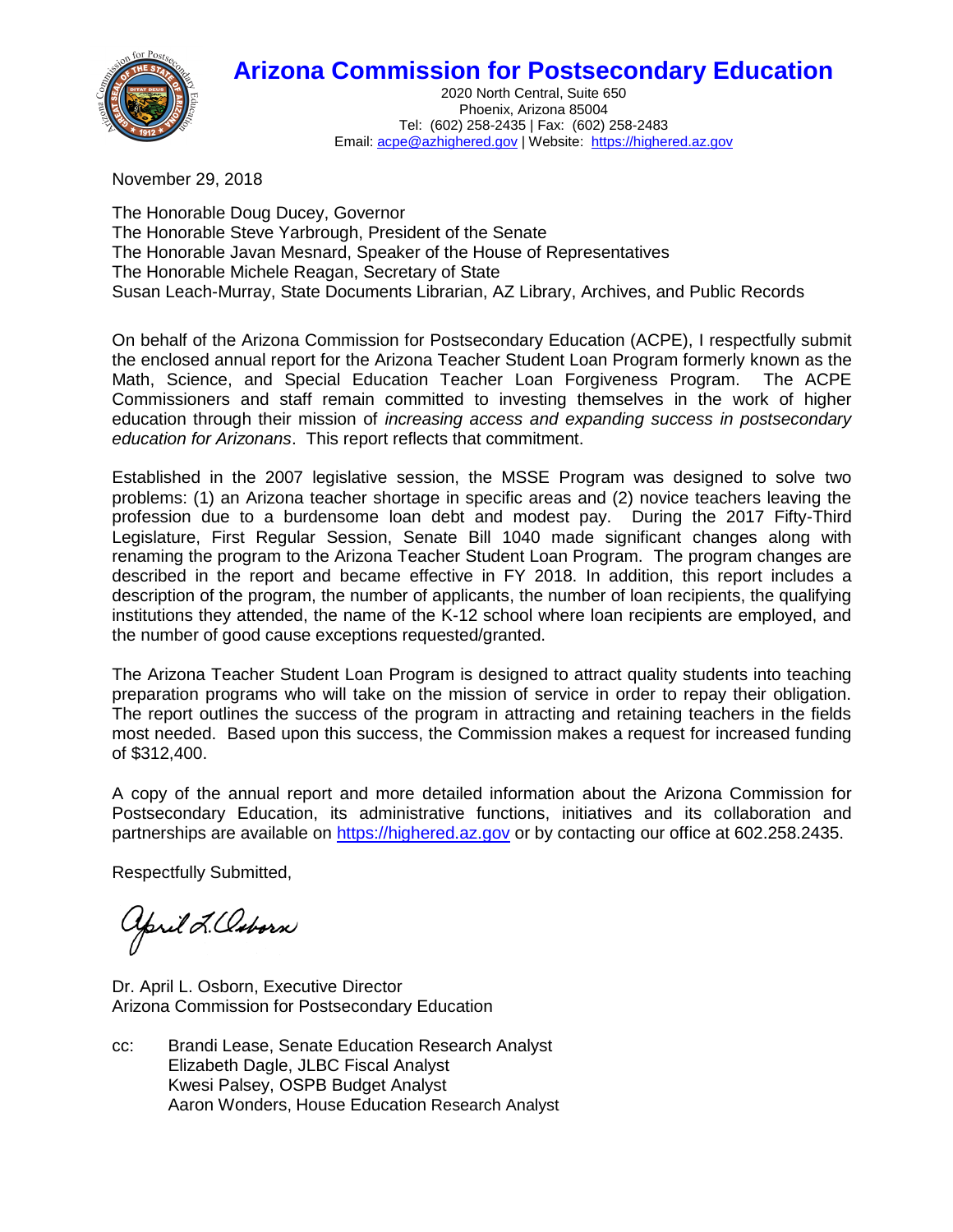#### **The Arizona Commission for Postsecondary Education (ACPE) Arizona Teacher Student Loan Program Formerly the Math, Science, and Special Education Teacher Loan Forgiveness (MSSE) Program FY 2017-2018 Annual Report**

Submitted November 29, 2018 Dr. April L. Osborn, Executive Director

#### **Introduction and Description of the Program**

The Math, Science, and Special Education Teacher Loan Forgiveness Program (MSSE) was created in 2007. During the 2017 Fifty-Third Legislature, First Regular Session, Senate Bill 1040 made significant changes along with renaming the program to the Arizona Teacher Student Loan Program (ATSLP). Effective FY 2018, the new changes are:

- 1. Elimination of the service area of teaching in elementary schools that are located in geographic areas that are experiencing a shortage of teachers,
- 2. Inclusion of three additional service areas: low-income schools, rural schools, or schools located on an Indian reservation,
- 3. Inclusion of students who are pursuing a teaching certificate through an alternative teacher certificate program as eligible students for the forgivable loan,
- 4. Inclusion of students who have a bachelor's degree and are in an alternative teacher certification program as eligible students for the forgivable loan, and
- 5. The allocation of forty percent of the annual amount appropriated to students who agree to provide instruction in a low-income school, rural school, or a school located on an Indian reservation.

During FY 2018, this student-centered, need-based forgivable loan was designed to increase the number of teachers in Arizona's public K-12 system in the following areas: math, science, special education, low-income schools, rural schools, or schools located on an Indian reservation. The forgivable loan supports and encourages Arizona resident college students to take on a mission of service in order to repay their obligation by pursuing a teaching career in identified high need areas and to remain in the State after graduation. Forgivable loans to help defray the cost of tuition, fees, and instructional materials were granted to eligible junior or senior undergraduate education majors and students enrolled in an alternative teacher certificate program offered at qualifying postsecondary education institutions in the State. Additionally, students must complete the Free Application for Federal Student Aid (FAFSA). The maximum forgivable loan is \$7,000 per academic year for up to three years. To have the loan forgiven, students must sign a promissory note each year agreeing to teach in select service areas in a public K-12 school in Arizona for the number of years they received the loan funding plus one year. The selected service areas in FY 2018 are math, science, special education, or a low-income school, rural school, or a school located on an Indian reservation. Students who do not meet the forgiveness criteria must repay the amount borrowed plus any interest.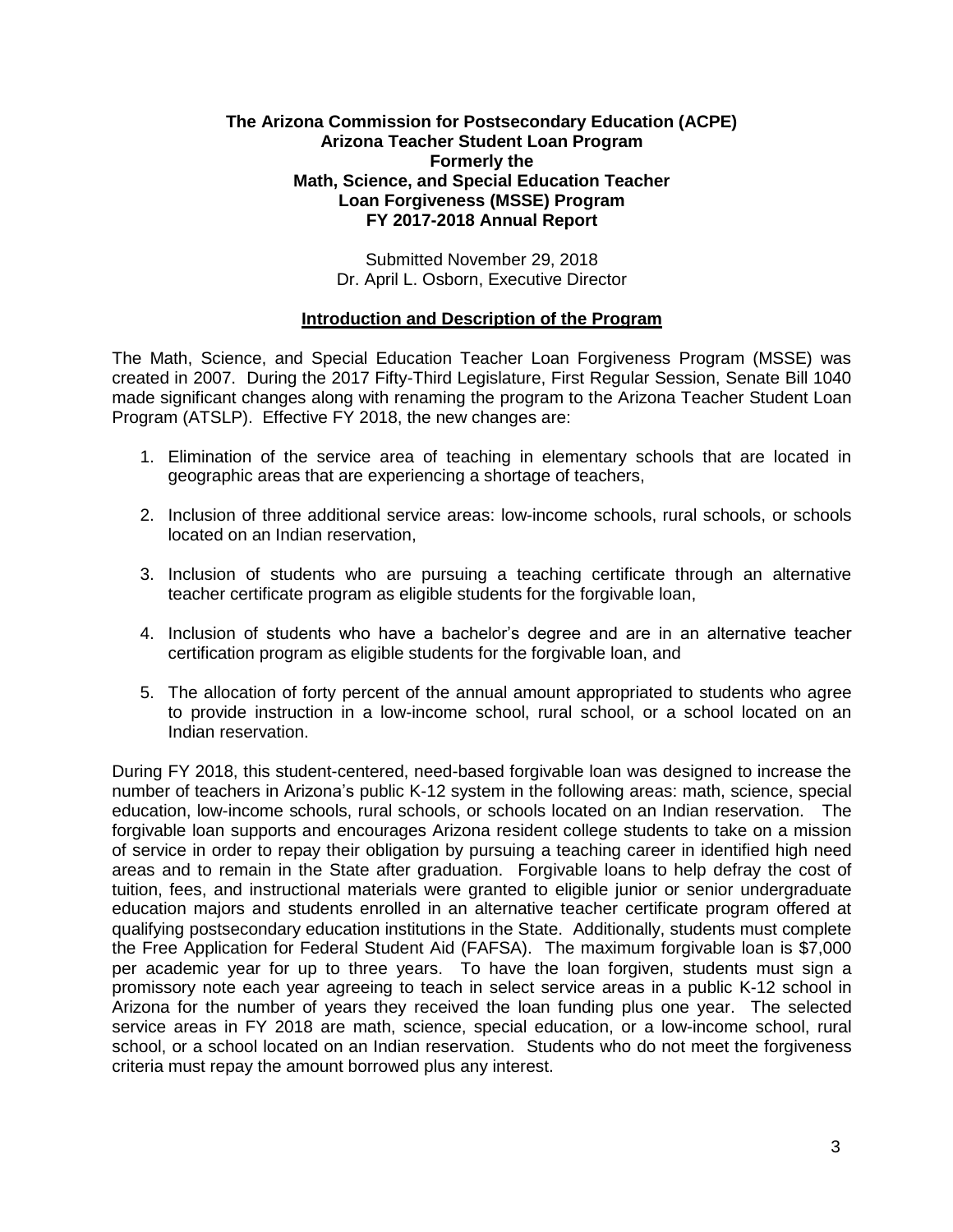#### **Who Benefited from the Forgivable Loan?**

In FY 2018 ATSLP loans were disbursed to 56 students, 49 loans to initial recipients ( $1<sup>st</sup>$  time recipients) and 7 loans to continuing recipients (prior recipients). The loan recipients attended both public and private postsecondary institutions for a total disbursement of \$292,717. The table below provides a student profile for those who received loans in FY 2018.

| <b>Total</b><br><b>Applicants</b> | Total<br><b>Recipients</b> | <b>Total</b><br><b>Disbursement</b> | <b>Average Loan</b><br><b>Amount</b> | Average<br>Age of<br><b>Recipients</b> | <b>Initial</b><br><b>Recipients</b> | Continuing<br><b>Recipients</b> | Good<br>Cause<br><b>Exceptions</b> |
|-----------------------------------|----------------------------|-------------------------------------|--------------------------------------|----------------------------------------|-------------------------------------|---------------------------------|------------------------------------|
| 84                                | 56                         | \$292,717                           | \$5,227                              | 29                                     | 49                                  |                                 | 0                                  |

#### **ATSLP FY 2018 Student Profile**

The difference between the total applicants and the total recipients is comprised of twenty-eight applicants who did not meet program requirements.

The following pie charts represent a breakout of the institutions the 56 loan recipients attended and the areas recipients indicated that they would be teaching.



#### **Recipients by Institution in FY 2018**

2 Low-Income School Only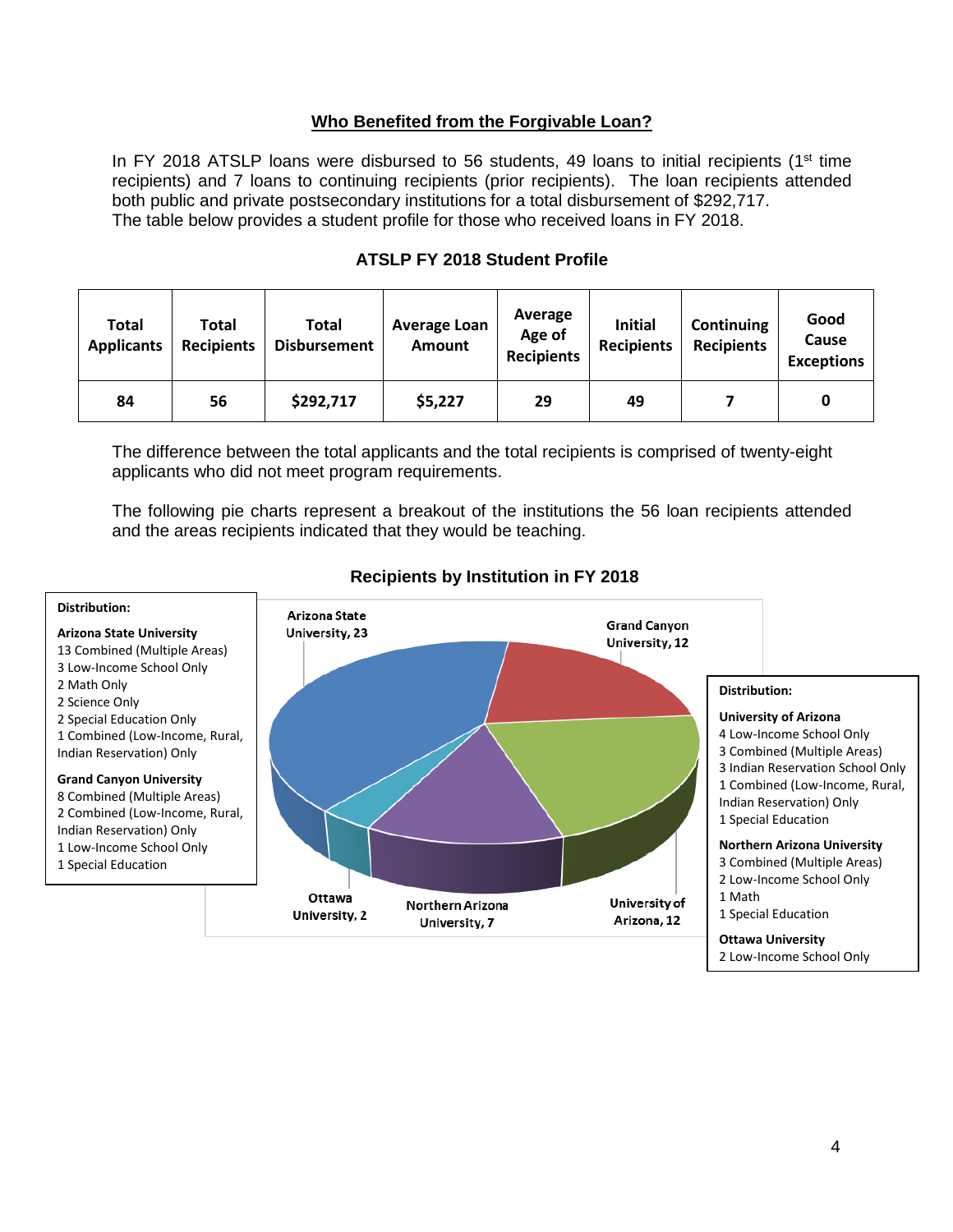

#### **Recipients by Subject/Location in FY 2018**

#### **Status of Recipients in ATSLP (MSSE) Program from Inception through FY 2018**

Tracking responsibilities are significant for the ATSLP (MSSE) Program as each loan recipient is required to be tracked between seven to eleven years, depending on the number of years each student received funding. For students who enter into repayment, the relationship can increase up to 15 years. With the conclusion of FY 2018, 338 students have participated in the ATSLP (MSSE) Program since its inception in 2007.



- Student Teacher or in a 1 Year Grace Period
- Recipients Who Are or Have Been in Repayment
- Forgiven Teachers No Longer **Teaching**
- Teachers Who Are Teaching
- Loan Forgiven

76

70

59

133

**Example 1** Finishing Out Loan Obligation

### **Teaching Status Loan Status**

26

177

76

59

In the graphs above 203 (60.1%) loan recipients are or have been teachers. Of those 203 teachers 177 (52.4%) have had their loan forgiven, while 26 (7.7%) are still working on loan forgiveness, with the prospect of an additional 76 (22.5%) loan recipients becoming teachers.

In FY 2019 the Commission will continue collecting the five-year teacher retention data for the 76 individuals whose loans have been forgiven through teaching.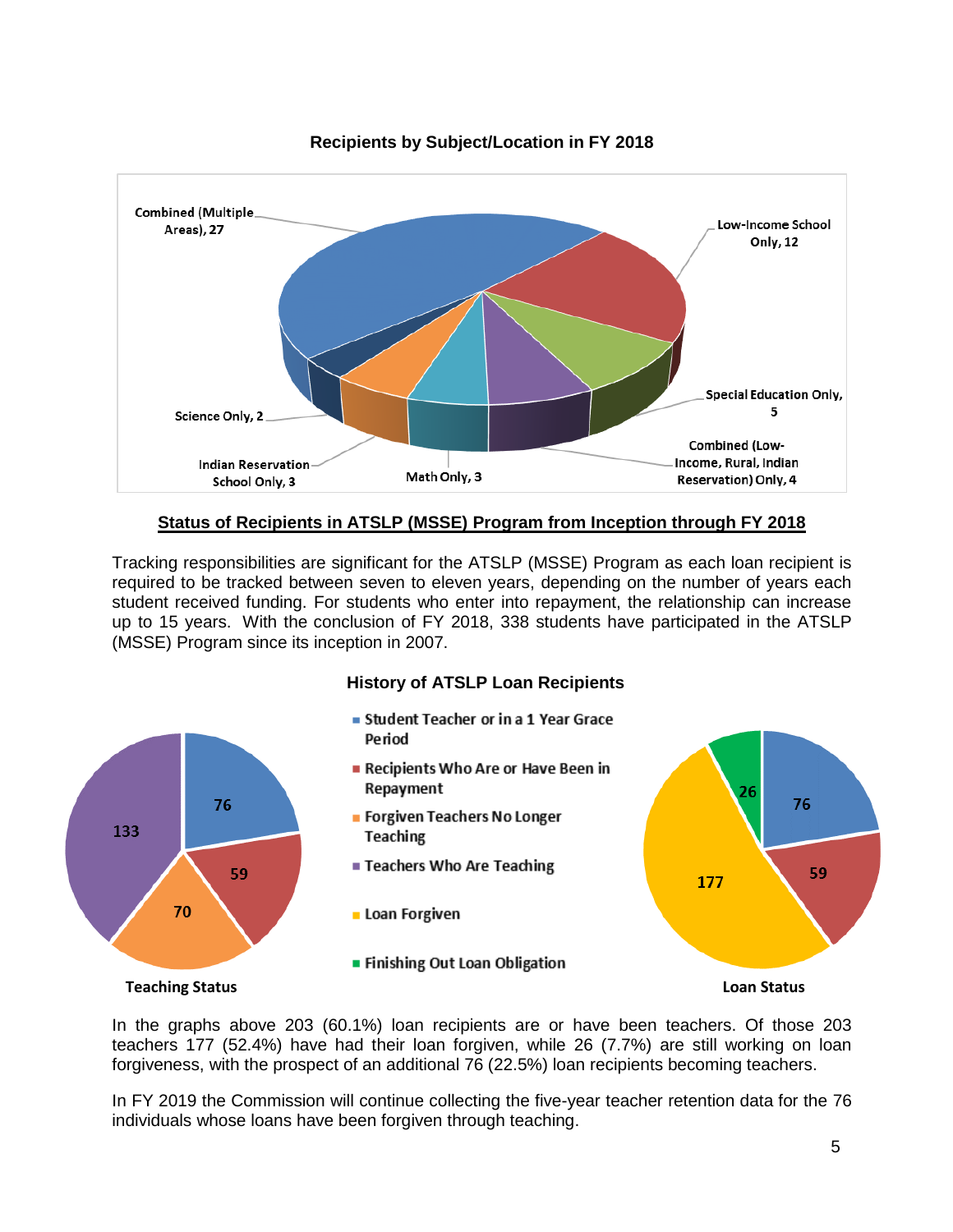The following is a list of the public K-12 schools in Arizona at which the 26 currently teaching loan recipients are employed.

| <b>School</b>                       | <b>City</b> | <b>Subject Taught</b>         |  |
|-------------------------------------|-------------|-------------------------------|--|
| Camp Verde School                   | Camp Verde  | Elem Education - Geo Shortage |  |
| Perry High School                   | Chandler    | Math                          |  |
| <b>Cottonwood Elementary School</b> | Cottonwood  | Elem Education - Geo Shortage |  |
| Coconino High School                | Flagstaff   | Math-Science                  |  |
| WF Killip Elementary School         | Flagstaff   | <b>Special Education</b>      |  |
| Williams Field High School          | Gilbert     | Math                          |  |
| Apollo High School                  | Glendale    | Science                       |  |
| <b>Glendale Success Academy</b>     | Glendale    | Math                          |  |
| Legend Springs Elementary           | Glendale    | <b>Special Education</b>      |  |
| Paseo Pointe Elementary School      | Laveen      | Elem Education - Geo Shortage |  |
| <b>Trailside Point School</b>       | Laveen      | <b>Special Education</b>      |  |
| <b>Emerson Elementary</b>           | Mesa        | Elem Education - Geo Shortage |  |
| Noah Webster Schools                | Mesa        | Elem Education - Geo Shortage |  |
| Peoria Accelerated High School      | Peoria      | Math                          |  |
| Academia Del Pueblo                 | Phoenix     | Elem Education - Geo Shortage |  |
| Amy Houston Academy                 | Phoenix     | <b>Special Education</b>      |  |
| Catalina Ventura                    | Phoenix     | <b>Special Education</b>      |  |
| Phoenix Advantage Charter School    | Phoenix     | Elem Education - Geo Shortage |  |
| Cocopah Middle School               | Scottsdale  | Science                       |  |
| Desert Sun Academy                  | Scottsdale  | Math                          |  |
| Show Low Jr High School             | Show Low    | Math                          |  |
| Tempe High School                   | Tempe       | <b>Special Education</b>      |  |
| <b>Centennial Elementary</b>        | Tucson      | Science                       |  |
| Pima Prevention Partnership         | Tucson      | <b>Special Education</b>      |  |
| Rincon High School                  | Tucson      | Math                          |  |
| Senita Valley                       | Tucson      | Elem Education - Geo Shortage |  |

#### **K-12 Schools where ATSLP (MSSE) Graduates Served their Teaching Obligation in FY 2018**

Due to the level of appropriation in FY 2018 limited advertising or promotion of the program was undertaken. The ACPE and staff are assessing different avenues of advertising, like 1) individual letters to K-12 principals promoting the program among the school's student teachers, aids, or other personnel, and 2) promotional material readily available at educational conferences throughout the state.